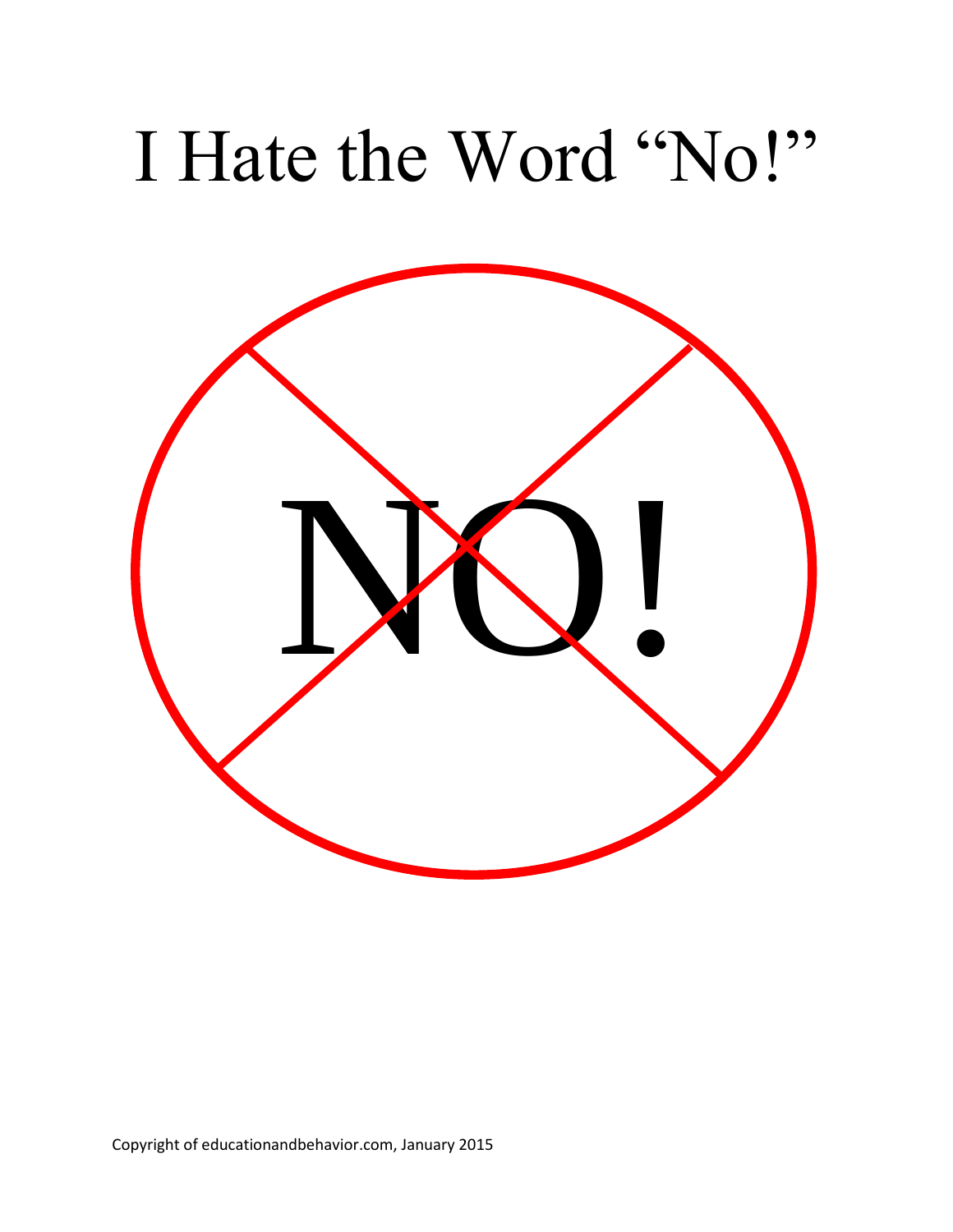Sometimes adults and other kids tell me "no!" They won't give me what I want.

I can't control what others do but I can control what I do.

When I can't have what I want, I feel:

*Circle the feelings you have when you can't get what you want.*

**Angry Frustrated Sad**

When someone tells me "no" I can do some things to stay calm.

I can choose something else to do.

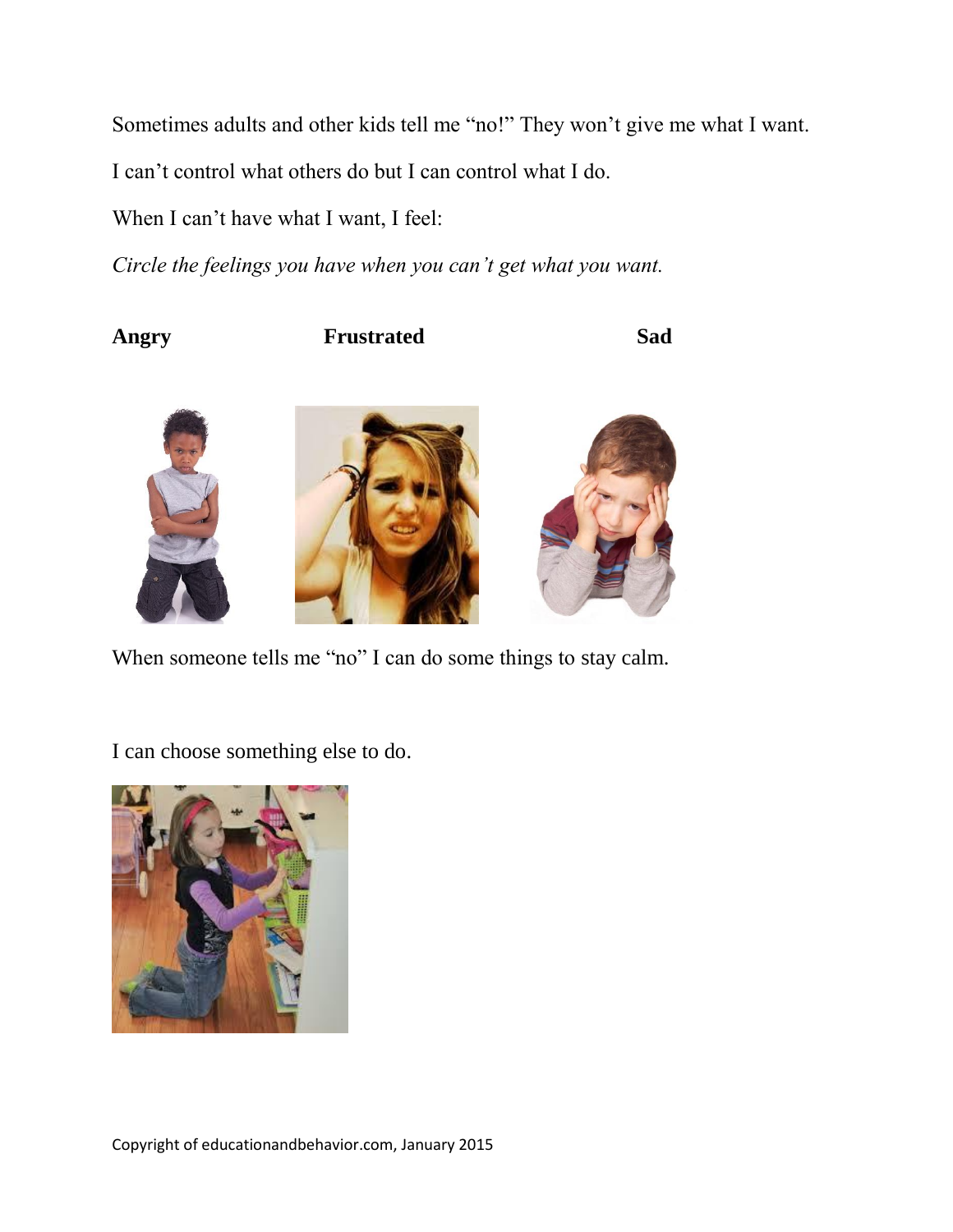I can take a break by:

Walking away



or sitting down and taking deep breaths.



I can say how I feel.



Copyright of educationandbehavior.com, January 2015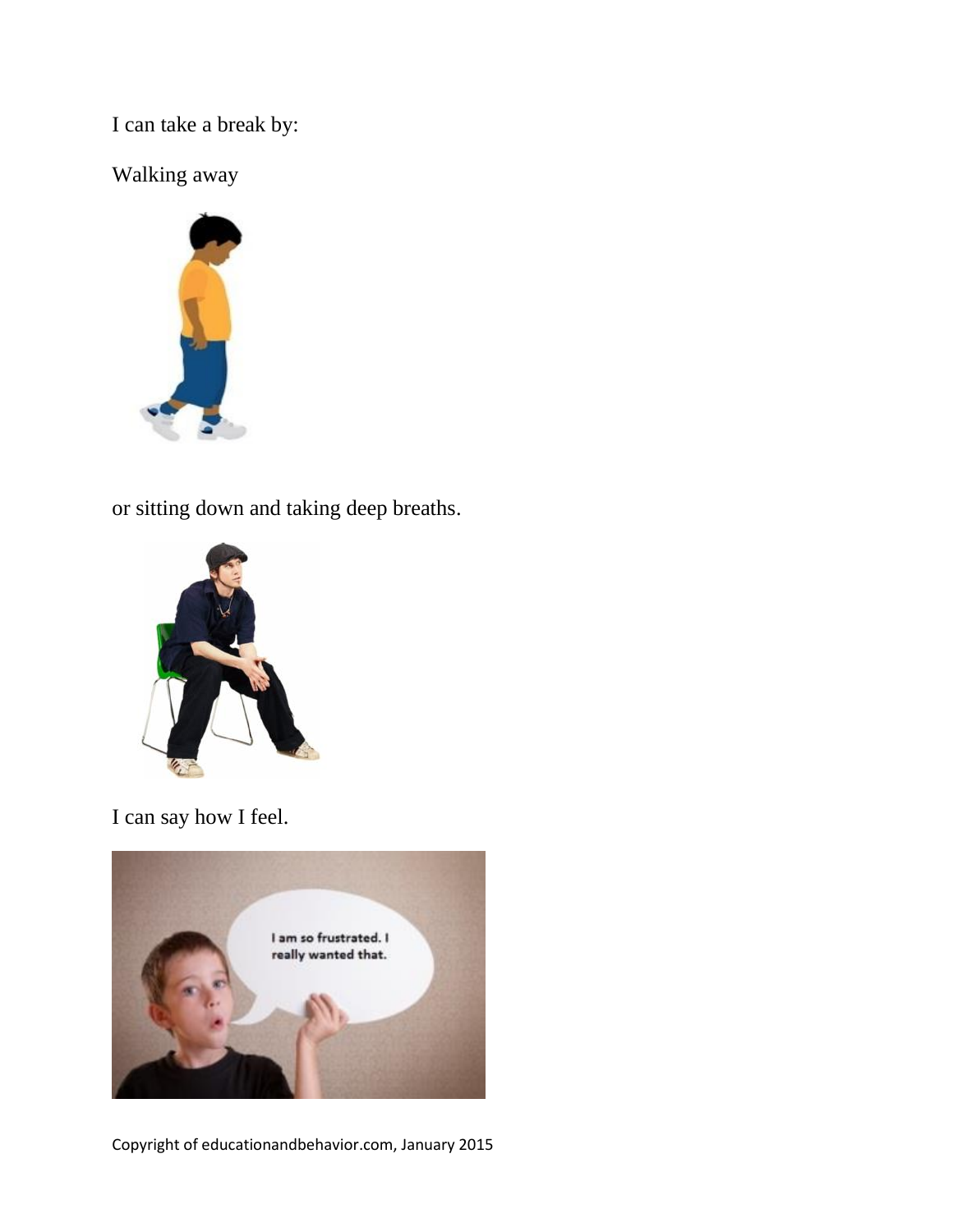When someone tells me "no" I will keep my hands and feet to myself.



## **I will be respectful and safe.**

I cannot hurt myself or anyone else.



I cannot destroy property.